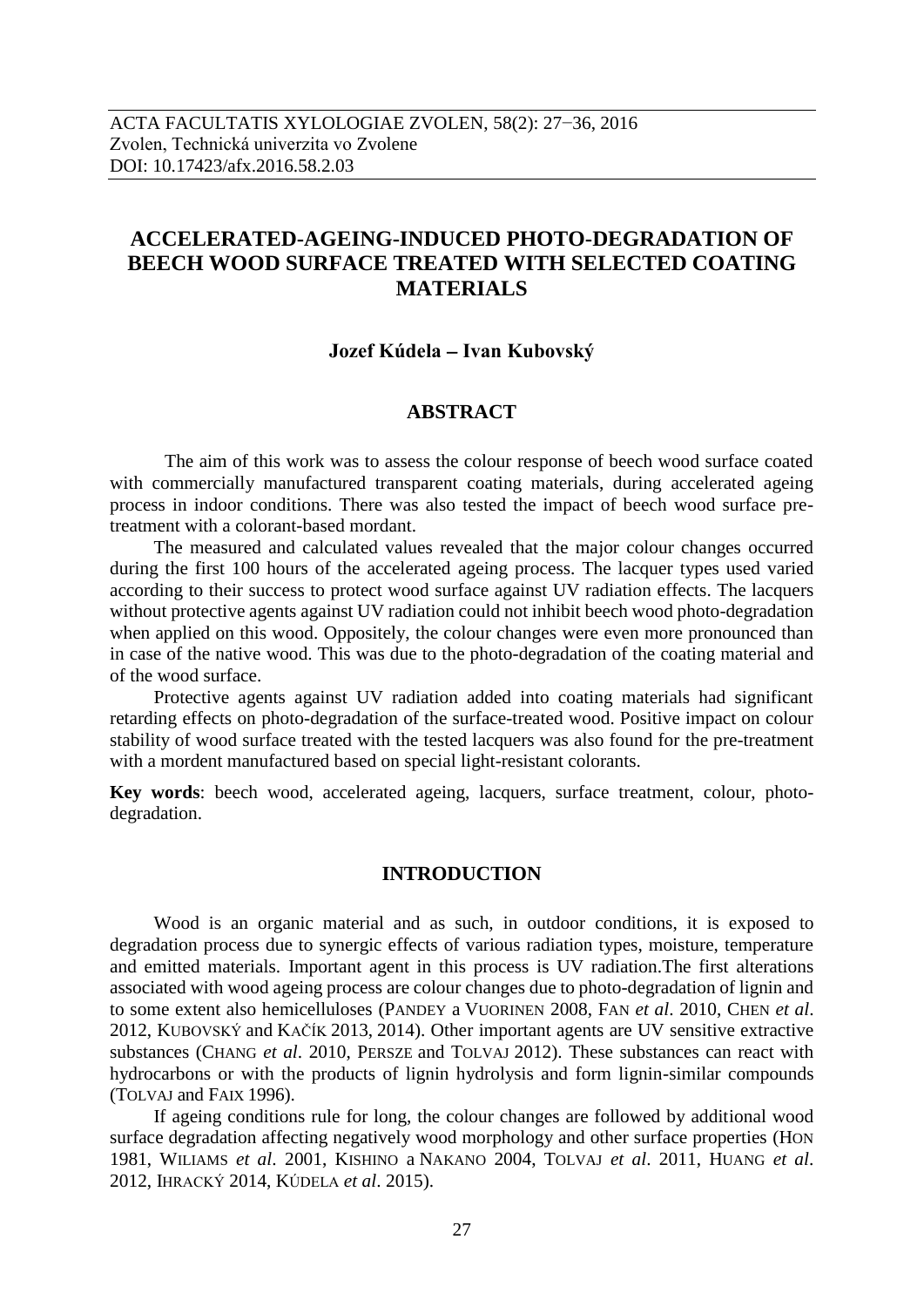The most common wood surface protection is treatment with coating materials promising powerful protection against adverse effects of external factors. Expected is also protection of wood colour stability, and its resistance to light-induced changes. This is ensured by inhibition of UV penetration to lignin and other wood constituents. That is why the wood surface treatment is a highly demanding task. The coating materials applied on wood are exposed to degradation too; consequently, there are needed methods for enhancing wood protection effectiveness. The research in this area is mainly oriented on purpose-aimed surface modification of wood and coating materials planned for outdoor use when the system wood – solid coating is loaded more intensively than in indoor conditions.

The primary subjects of the current trends in this research area are: testing the stability of coatings containing nanoparticles, to coating materials modifying on organic-inorganic base, to wood surface pre-treatment with plasma and similar. (LANDRY and BLANCHETT 2012, KOCAEFE and SAHA 2012, SAHA *et al*. 2013a, b, OLSSON *et al*. 2014, WAN *et al*. 2014, GIRARDI *et al*. 2014, REINPRECHT and ŠOMŠÁK 2015, KÚDELA *et al*. 2016).

Compared to the outdoor exposure, wood products placed in indoor conditions are attacked by less intensive, but not negligible UV radiation. In addition, the demands on surface treatment quality in case of the products planned for indoor use (primarily furniture) are utmost strict. The surface treatment quality in furniture is assessed based on a set of chemical, physical, visual and mechanical properties as well as based on their appearance defects (KÚDELA 2012). The forefront parts of furniture are mainly judged according to their resistance against UV radiation effects and according their colour stability.

The aim of this work was to assess the colour changes on wood surface, generated in accelerated ageing process in indoor conditions. The wood surface was treated with commercially manufactured transparent coating materials. There was also tested influence of surface pre-treatment with a mordant dye.

#### **MATERIALS AND METHODS**

The test specimens were prepared from beech (*Fagus sylvatica* L.) wood. The basic set consisted of 45 specimens, each  $100 \times 50 \times 10$  mm (length  $\times$  width  $\times$  thickness) in size. The specimens were divided into nine groups, each consisting of five pieces. The specimens in the first group were left without surface treatment, the specimens of groups 2–5 were treated with the following four lacquers

- Duopur polyurethane, polyester resin-based top coat, applied on the primer (without protective substance)
- PUR-One yellowing, without protective agent,
- $Ratiopur non-vellowing, without protective agent,$
- $Ratiopur+ non-yellowing, with protective agent against UV radiation.$

The surfaces of specimens of groups 6–9 were, before lacquer applying, treated with a water-soluble mordent Aqua-Classic. This mordent contains special light-resistant, lightbrown colorants. Then, the specimens were treated analogically as in groups 2–5.

Before the accelerated ageing, the colour of each specimen´s surface was measured and represented in a colorimetric space CIELab consisting of three orthogonal coordinates*: L \** − coordinate expressing lightness,  $a^*$  – coordinate between red and green colour,  $b^*$  – coordinate between yellow and blue colour. There were carried 60 measurements in each above-specified group, by 12 on each specimen, at spots selected randomly and spaced uniformly across the specimen surface. The arithmetical means calculated from these values served us as reference colour values (variables indexed REF, Table 2). The measurements were performed with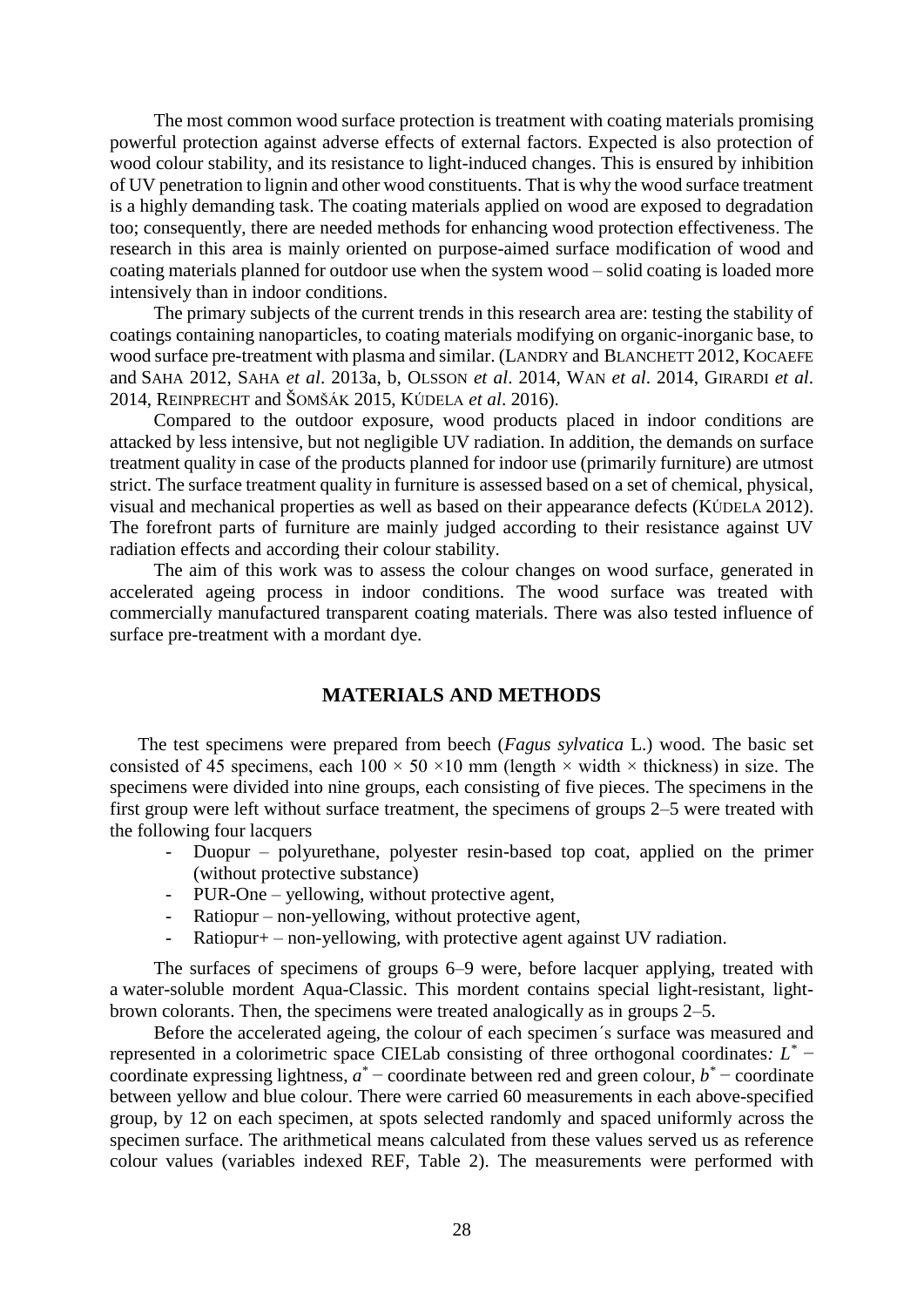a spectre-photometer "Spectro-guide 45/0 gloss" (Fig. 1) by BYK-Gardner GmbH, performing within the wave range 400−700 nm.

The measurement of referenced values having finished, the specimens were placed into a Xenotest Q-SUN Xe-3-HS (Fig. 2) manufactured by Q-LAB, USA. The specimens were spaced uniformly and irradiated with three special UV lamps.





**Fig. 1 Spectrophotometer Spectro-guide 45/0 gloss. Fig. 2 Xenotest Q-SUN Xe-3-HS.**

The ageing parameters in the xenotest followed the Standard ASTM G 155 and from paper KOLESKE *et al.* (1995). We selected the mode for outdoor conditions (so called ..drv mode") simulating conditions in which wood is exposed to radiation but protected from rain. The day light simulation in indoor conditions was provided with the aid of *Q-window Filters*  situated under lamps. To guarantee the same values of radiation intensity and of temperature for all the specimens, the specimens were regularly and systematically moved about according to a schedule recommended.

| Step | Mode           | Radiation<br>intensity<br>(W/m <sup>2</sup> ) | Black panel<br>temperature<br>$^{\circ}\mathrm{C}$ | Air<br>temperature<br>$^\circ{\rm C}$ | Relative air<br>humidity<br>(0/0) | Time<br>(min.) |
|------|----------------|-----------------------------------------------|----------------------------------------------------|---------------------------------------|-----------------------------------|----------------|
|      | Radiation      | 0.35                                          | 63                                                 | 48                                    | 30                                | 102            |
|      | Radiation-free | -                                             |                                                    | 38                                    | –                                 | 18             |

**Tab. 1 Ageing parameters set according to the Standard ASTM G 155.**

In accord with the Standard, the radiation intensity was set at 0.35  $W \cdot m^{-2}$  at a wave length of  $\lambda = 340$  nm. This value corresponds to the mean annual value in the temperate zone. The temperature on a black panel represents the maximum temperature on the specimen surface. The air temperature was set to accelerate the changes generated on the wood surface. The radiation period was set to 100 h. After this time, the irradiation was interrupted and the colorimetric measurements on the specimen surface were performed again. Then the specimens were re-placed in the xenotest and irradiated for additional 100 hours. Finally, the colour measurements were repeated again (identical with the preceding measurements).

The objective colour response assessment was expressed through the colour differences  $\Delta L^*$ ,  $\Delta a^*$ ,  $\Delta b^*$  and the total colour difference  $\Delta E^*$  calculated according to the following equations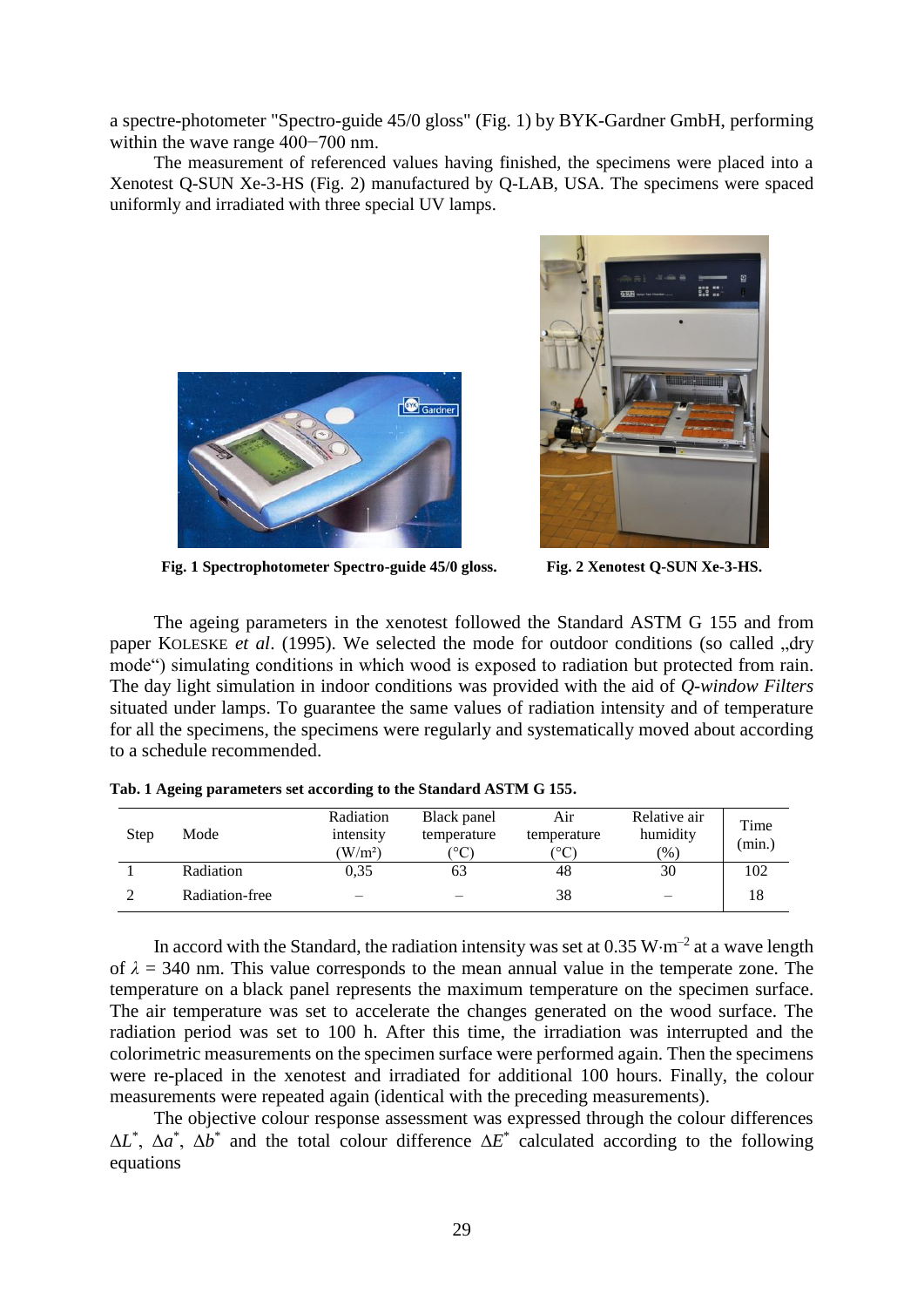$$
\Delta L^* = L_2 - L_1 \tag{1}
$$

$$
\Delta a^* = a_2 - a_1 \tag{2}
$$

$$
\Delta b^* = b_2 - b_1 \tag{3}
$$

$$
\Delta E^* = \sqrt{\Delta L^{*2} + {\Delta a}^{*2} + {\Delta b}^{*2}}
$$
\n(4)

where index 2 means the value after and the index 1 means the value before the wood surface ageing.

#### **RESULTS AND DISCUSION**

The results obtained by applying a three-way variance analysis suggest that the response in the colour space of the surface treated beech wood was significantly influenced by all the factors studied (coating material, mordant stained/unstained surface, ageing duration) as well as by their interactions.

The values of colour coordinates  $L^*$ ,  $a^*$ ,  $b^*$  of surface treated beech specimens measured before and after accelerated ageing process are summarised in Table2.

In case of specimens without mordant treatment, the table shows that compared to the native wood, there were certain changes to  $L^*$ ,  $a^*$ ,  $b^*$  coordinates after the surface treatment with the tested lacquers. All the tested lacquers enhanced to some extent the lightness of the specimens, with moderate drops in  $a^*$  coordinates, and moderate shifts in  $b^*$  coordinates towards yellow. The differences in the  $L^*$ ,  $a^*$ ,  $b^*$  coordinates values were also observed between the individual lacquers used for the surface finishing (Table 2).

In case of applying the mordant Aqua-Classic as a primer in advance of the finishing lacquer, there were generated considerable changes in  $L^*$ ,  $\alpha^*$ ,  $b^*$  coordinates. Their grade responded to the hue of the colorant used.

| Colour              | Unstained surface |        |             |          | Stained surface       |        |             |          |                       |
|---------------------|-------------------|--------|-------------|----------|-----------------------|--------|-------------|----------|-----------------------|
| space<br>coordinate | Native<br>wood    | Duopur | PUR-<br>One | Ratiopur | Ratiopur <sup>+</sup> | Duopur | PUR-<br>One | Ratiopur | Ratiopur <sup>+</sup> |
| $L^*$ ref           | 74,50             | 75.50  | 78.70       | 78.25    | 80.62                 | 56.30  | 49.63       | 52.70    | 52.44                 |
|                     | (23, 77)          | (2.88) | (0.72)      | (1.46)   | (0.71)                | (0.74) | (0.66)      | (0.56)   | (0.83)                |
| $a^*$ ref           | 6,78              | 5.93   | 5.82        | 6.22     | 5.30                  | 20.17  | 22.72       | 22.15    | 22.98                 |
|                     | (0,72)            | (0.89) | (0.26)      | (0.51)   | (0.34)                | (0.43) | (0.81)      | (0.38)   | (0.41)                |
| $b^*$ ref           | 17,58             | 21.66  | 22.32       | 20.96    | 22.03                 | 25.46  | 24.84       | 25.89    | 26.87                 |
|                     | (0,78)            | (2.33) | (0.41)      | (0.67)   | (0.61)                | (0.68) | (0.94)      | (0.57)   | (0.39)                |
| $L^*$ 100 h         | 66,52             | 64.20  | 66.05       | 65.88    | 72.03                 | 51.90  | 50.56       | 52.00    | 50.02                 |
|                     | (2,04)            | (1.02) | (0.29)      | (0.59)   | (1.12)                | (0.43) | (0.64)      | (0.39)   | (0.72)                |
| $a^*$ 100 h         | 9,21              | 11.98  | 11.88       | 12.11    | 9.21                  | 19.13  | 21.91       | 21.55    | 22.14                 |
|                     | (0, 55)           | (0.38) | (0.15)      | (0.23)   | (0.57)                | (0.14) | (0.39)      | (0.21)   | (0.31)                |
| $b^*$ 100 h         | 26,48             | 29.34  | 31.42       | 31.39    | 22.11                 | 26.20  | 28.53       | 29.94    | 24.90                 |
|                     | (1,17)            | (0.58) | (0.31)      | (0.45)   | (0.39)                | (0.25) | (0.45)      | (0.26)   | (0.25)                |
| $L^*$ 200 h         | 66,44             | 63.97  | 66.08       | 65.50    | 74.08                 | 52.74  | 53.82       | 55.15    | 51.93                 |
|                     | (2,04)            | (0.77) | (0.45)      | (0.68)   | (0.97)                | (0.72) | (0.59)      | (0.53)   | (0.86)                |
| $a^*$ 200 h         | 9,65              | 12.67  | 11.82       | 12.25    | 7.77                  | 18.78  | 21.68       | 20.89    | 22.01                 |
|                     | (0,53)            | (0.32) | (0.19)      | (0.41)   | (0.46)                | (0.21) | (0.37)      | (0.35)   | (0.47)                |
| $b^*$ 200 h         | 27,51             | 32.10  | 33.14       | 33.22    | 23.57                 | 27.94  | 31.85       | 33.16    | 26.47                 |
|                     | (1,31)            | (0.49) | (0.40)      | (0.57)   | (0.44)                | (0.41) | (0.47)      | (0.40)   | (0.37)                |

**Tab. 2 Measured values of** *L \* , a\* , b\** **(before and after exposure) in Xenotest. The numeric index behind each variable represents the duration of exposure. (The values in parentheses represent standard deviation).**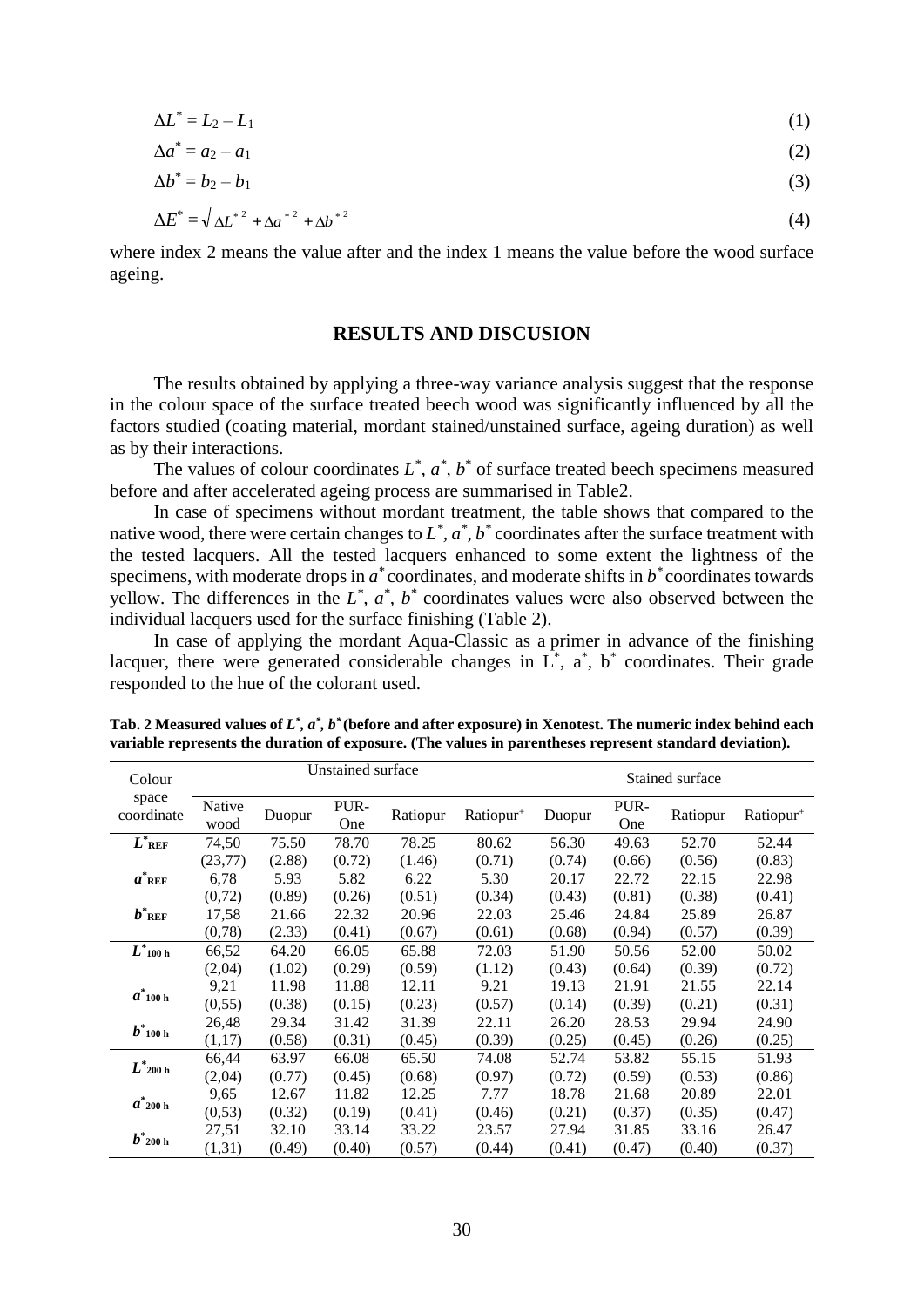The colour changes on the wood surface were quantified through colour differences (Equations 1-4). All the values were calculated in relation to the reference ones measured before exposing the specimens to the radiation. Figs 3 and 4 display colour differences after 100h radiation exposure, Figs 5 and 6 illustrate the colour changes resulting from 200h exposure.



**Fig. 3 Colour differences after 100 hours of accelerated ageing.**

**Fig. 4 Total colour differences after 100 hours of accelerated ageing.**



**Fig. 5 Colour differences after 200 hours of accelerating ageing.**

**Fig. 6 Total colour differences after 200 hours of accelerating ageing.**

In all cases, major colour changes were mostly generated after 100h exposure to radiation. All the specimens exhibited darker surface, with the exception of those pre-treated with the mordant and topped with the PUR-One and Ratiopur lacquers. The colour difference  $\Delta a^*$ meaning a shift towards red was increased in all specimens without mordant treatment. On the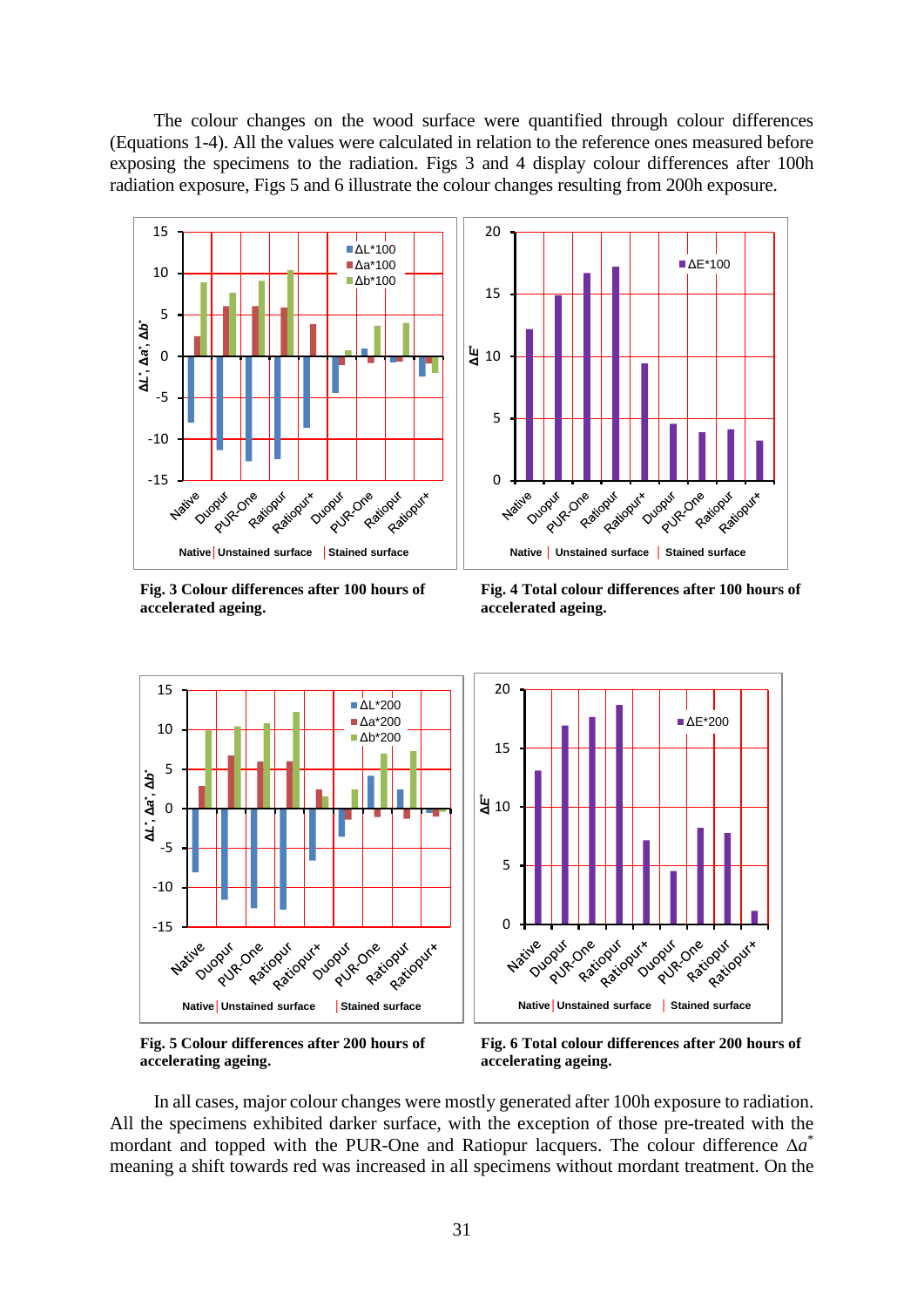other hand, mordant-pre-treated surfaces displayed moderate drops in  $\Delta a^*$ , irrespective the lacquer type. Simultaneous shift to yellow was confirmed with the values on axis  $b^*$ , all higher, save the surface treated with mordant and finished with the lacquer Ratiopur+ (containing UV protection additives). Bigger increase in  $\Delta b^*$  was observed on samples without mordant pretreatment than on those mordant-treated. On the surface without mordent, the total colour difference Δ*E* \* increased from the native, followed by Duopur, Pur-One, to Ratiopur. In all cases, the  $\Delta E^*$  values were bigger than 12, which indicates that the surface colour after 100h accelerated ageing can be considered different form the original surface colour (colour difference degree 6). The surface topped with the lacquer Ratiopur+ displayed  $\Delta E^*$  value considerably lower compared to the previous treatments  $(\Delta E^{\ast} < 10)$ . Nevertheless, this is still classified as a considerable colour change (colour difference degree 5).

The colour changes associated with ageing process were more obvious on the surfaces treated with the lacquers Duopur, Pur-One, Ratiopur than on the native wood. This allows us to conclude; in accordance with OLLSON *et al*. (2014), that photodegradation in case of these surface treatments, was present in the wood as well as in the coating material. Our results, however, are not sufficient to specify unambiguously the proportions in which the coating and the wood participated.

The corresponding changes in coordinates  $L^*$ ,  $\alpha^*$ ,  $b^*$  for mordant-treated surfaces topped with the same lacquers were considerably smaller (Fig. 3). Nearly four-time smaller was also the total colour change  $\Delta E^*$  on mordant-treated surfaces finished with Duopur, Pur-One, Ratiopur in comparison with mordant-free surfaces coated with the same lacquers (Fig. 4).

Also in the case of mordant-treated surfaces, the best colour stability was found in the specimens treated with the lacquer Ratiopur+. In comparison with Ratiopur+ , the total colour difference  $\Delta E^*$  on the mordant-free surfaces was three times smaller. The colour difference in all mordant-treated specimens was between the degrees 3–4 (colour difference visible with using a medium quality or a high-quality filter). Colour changes generated by ageing in the xenotest are also visualised in Figs 7 and 8.

Table 2 together with Figs 5 and 6 show that the impact of the second 100h ageing period in the xenotest was much weaker than the first 100h period. The lightness the mordant-treated specimens was without more significant changes. Equally, the ∆a<sup>\*</sup> values were found without effectual change. On the other hand, there were significant changes in  $\Delta b^*$  due to the additional shift of the b<sup>\*</sup>coordinate towards yellow. After 200h ageing, the best colour stability was displayed by the mordant-treated specimens topped with Ratiopur+. In this case, the colour difference related to the same specimens before ageing was classified by the degree 2 meaning a small colour difference.

The experimental results revealed that the major colour changes occurred after 100h ageing. This fact is in accordance with LANDRY and BLANCHETT (2012), WAN *et al*. (2014) and others.

The results also show that the protection filter used in the case of Ratiopur+ had a considerable retarding impact on photo-degradation of the surface treated with this lacquer. Consequently, to prevent photo-degradation of furniture outer faces, these are needed to cover with coatings containing additives protecting against UV radiation.

Beech wood surface pre-treated, before applying the finishing lacquers, with the mordant Aqua-Classic manufactured based on special light-resistant colorants displayed considerably improved resistance against photo-degradation. The works REINPRECHT and PÁNEK (2015), KÚDELA *et al*. (2016) demonstrate also importance of the mordant hue and its hiding power.

The results obtained with ageing of mordant-treated surfaces revealed that the mordants generally used for homogenising the substrate colour and for mimicking outlook of exotic and precious wood species are effective in wood surface protection against UV radiation. From this viewpoint, it is useful to pre-treat wood with an appropriate mordent and subsequently to apply the specific lacquer.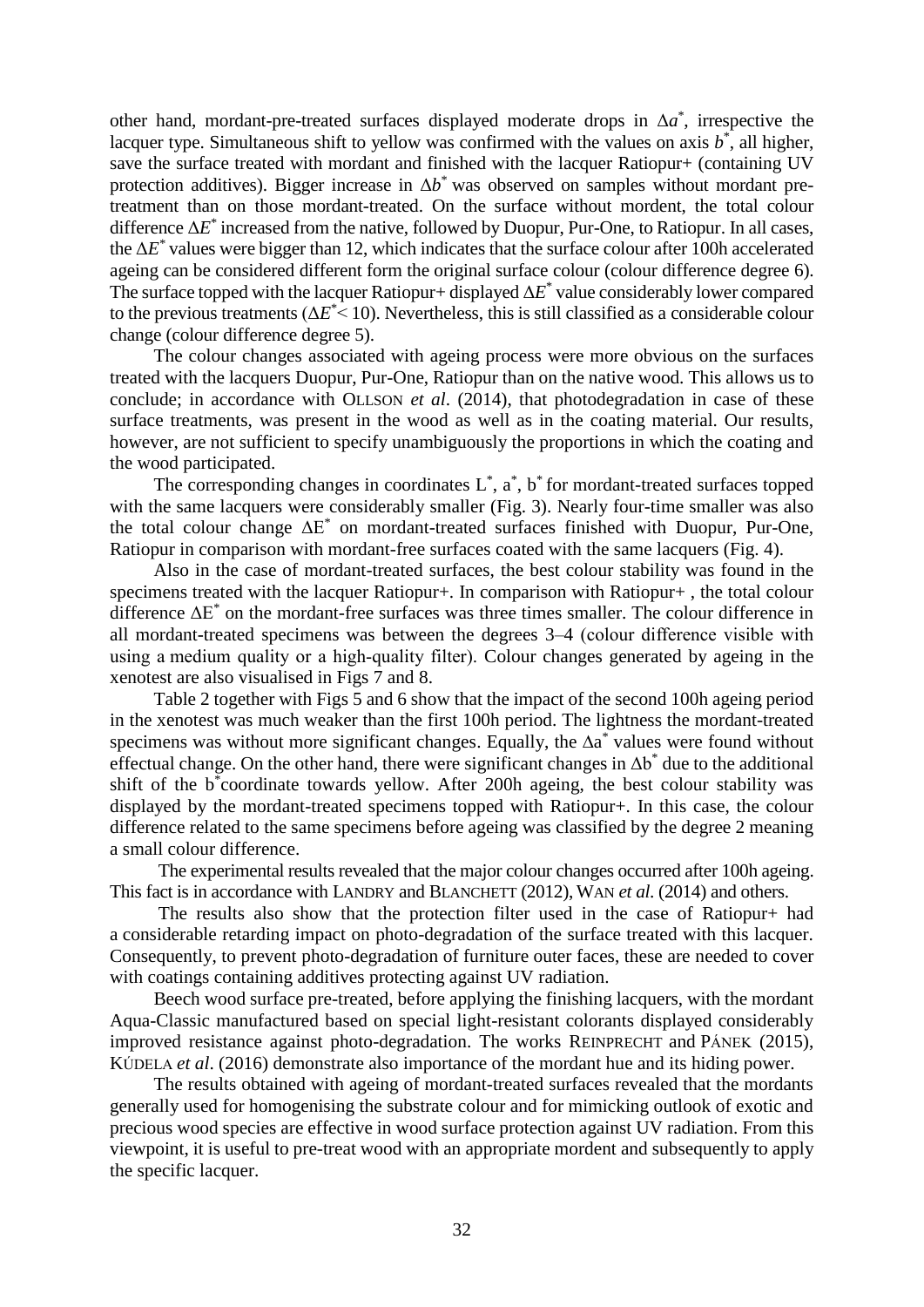

**Fig. 7 Specimens colour before and after the accelerated ageing process.**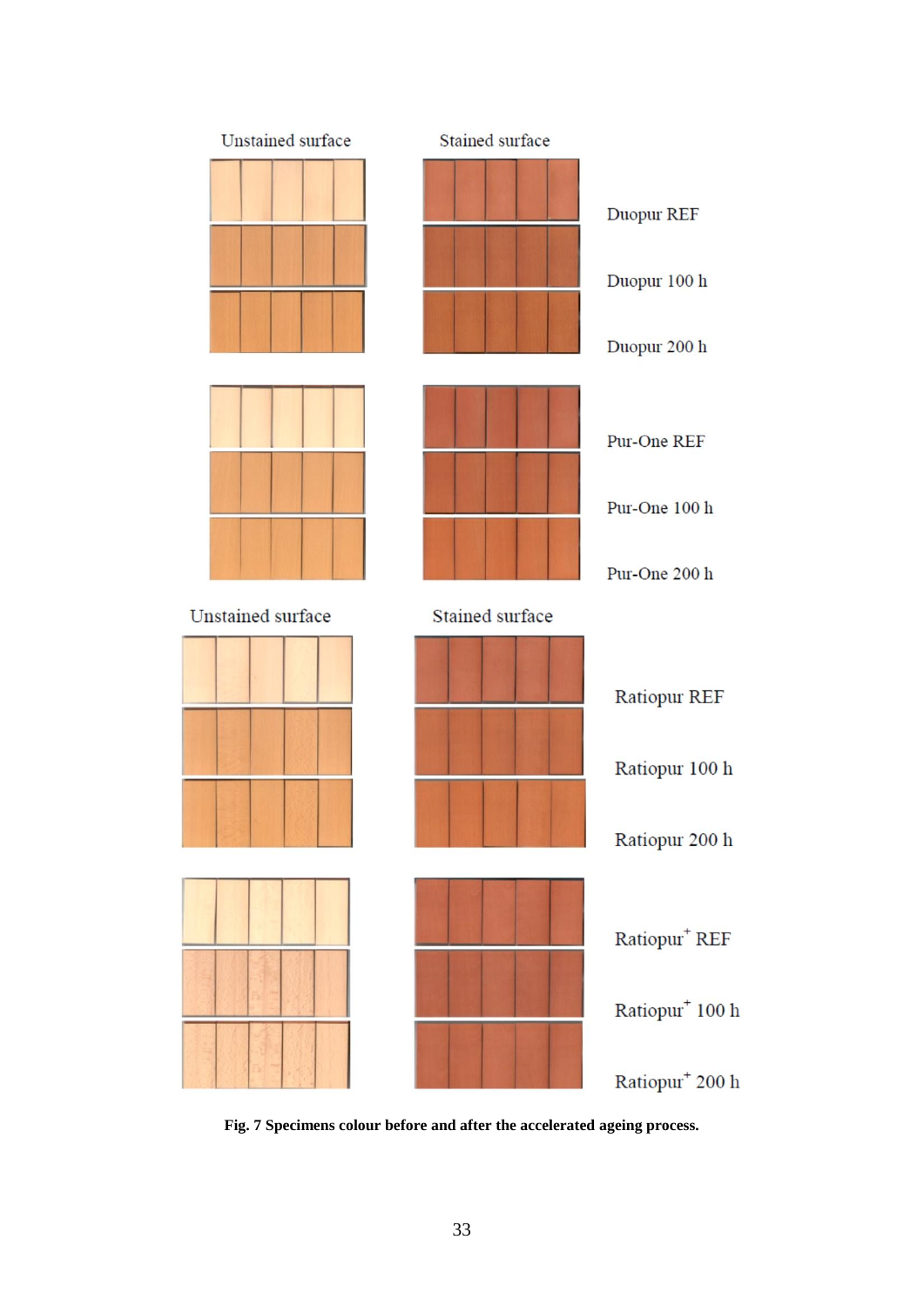## **CONCLUSION**

Experimental testing of colour stability of beech wood surface treated with four lacquer types intended for surface treatment of wood products planned for interior use induced the following conclusion.

UV-induced photo-degradation of wood products surface-treated with lacquers takes place also in indoor conditions.

The measured and calculated colour change values demonstrated that the most colour changes are generated during the first 100 hours of accelerated ageing process.

The lacquer types were different in their capacity to protect wood surface against UV radiation effects. The lacquers without protective additives against UV radiation applied on beech wood could not inhibit its photo-degradation. Contrarily, the colour changes were even more pronounced than in the case of native beech wood. This was due to the photo-degradation of the coating material as well as of the wood surface.

Protective agents against UV radiation added into coating materials had important retarding effects on photo-degradation of the surface-treated wood.

Positive impact on colour stability of surface-treated wood was also found for its pretreatment with a mordant manufactured based on special light-resistant colorants.

The best colour stability was found in the specimens pre-treated with the mordant and topped with the lacquer containing UV filter.

#### **LITERATURE**

ASTM G155: 200. Standard Practice for Operating Xenon Arc Light Exposure of Non-Metallic Materials.

FAN, Y., GAO, J., CHEN, Y. 2010. Colour responses of black locust (*Robinia pseudoacacia* L.) to solvent extraction and heat treatment. Wood Sci. Technol., 44: 667–678.

GIRARDI, F., CAPPELLETTOA, E., SANDAK, J. *et al*. 2014. Hybrid organic–inorganic materials as coatings for protecting wood. Progress Org. Coat., 77(2): 449–457.

HON, D.N. 1981. Photochemical degradation of lignocellulosic materials. In Grassie, N (Ed.), Developments in Polymer Degradation–3. Essex: Applied Science Ltd. Chapter 8, 1981, p. 229–281.

HUANG, X., KOCAEFE, D., KOCAEFE, Y., BOLUK, Y., PICHETTE, A. 2012. A spectrocolorimetric and chemical study on color modification of heat–treated wood during artificial weathering. Applied Surf. Sci., 258(14): 5360–5369.

CHANG, T. C., CHANG, H. T., WU, C. L., CHANG, S. T. 2010. Influences of extractives on the photodegradation of wood. Polym. Degrad. Stab*.* 95: 516−521.

CHEN, Y., GAO, J., FAN, Y., TSCHABALALA, M. A., STARK, N.M. 2012. Heat–induced chemical and color changes of extractive–free black locust (*Robinia pseudoacacia*) wood. BioResources, 2012. 7(2): 2236–2248

IHRACKÝ, P. 2014: Vplyv umelého starnutia na vybrané povrchové vlastnosti dreva. Dizertačná práca. Zvolen : Technická univerzita vo Zvolene, 142 s.

KISHINO, M., NAKANO, T. 2004. Artificial weathering of tropical woods. Part 1: Changes in wettability. Holzforschung, 58(5): 552–557.

KOCAEFE, D., SAHA, S. 2012. Comparison of the protection effectiveness of acrylic polyurethane coatings containing bark extracts on three heat-treated North American wood species: Surface degradation. Applied Surf, Sci., 258(13): 5283–5290.

KOLESKE, J. V. *et al*. 1995: Paint and coating testing manual. Philadelphia: Gardner-Sward Handbook, 925 s.

KUBOVSKÝ, I., KAČÍK, F. 2013. Changes of the wood surface colour induced by  $CO<sub>2</sub>$  laser and its durability after the xenon lamp exposure. Wood Research, 58(4): 581–590.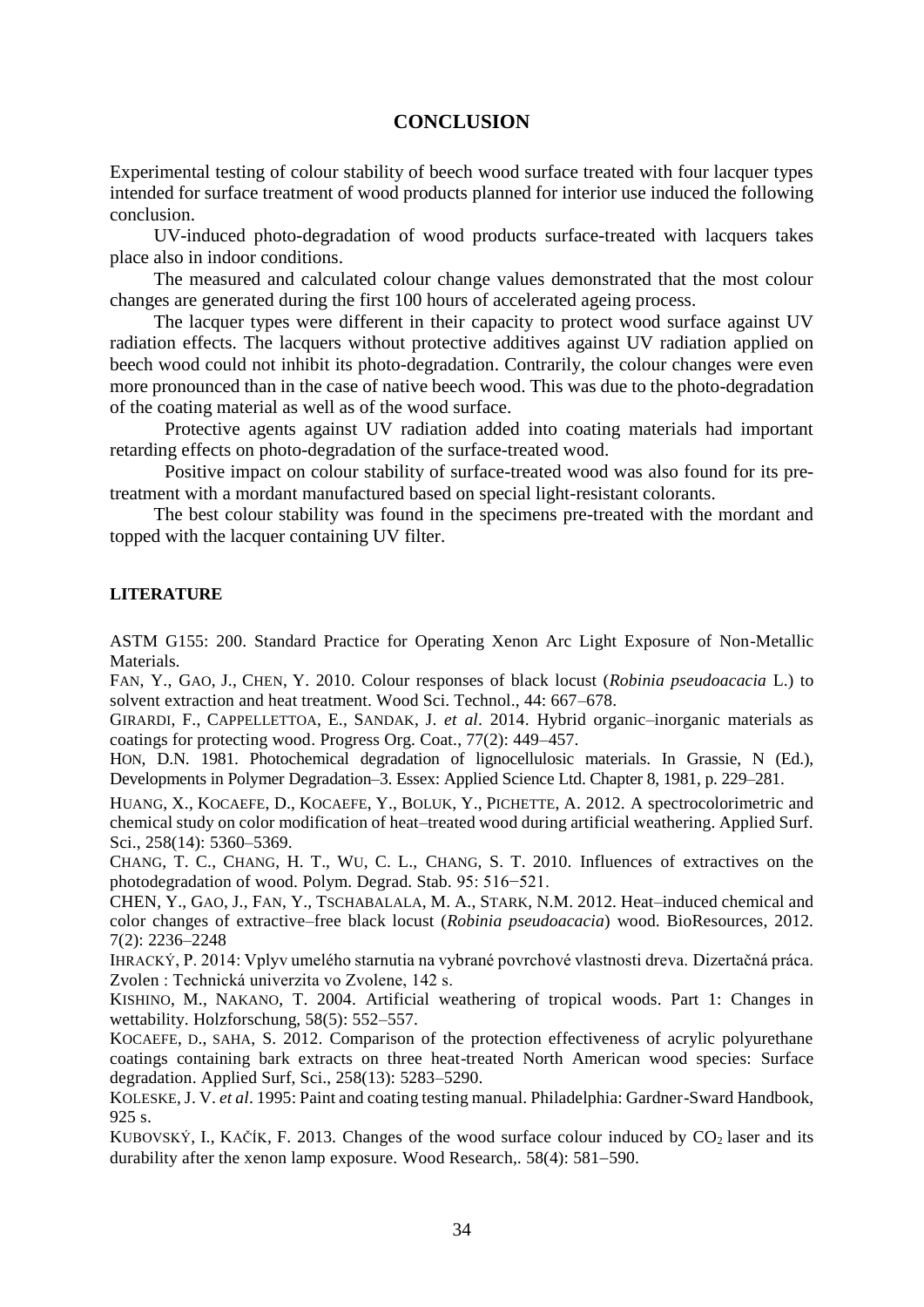KÚDELA, J. 2012. Povrchové vlastnosti dreva z pohľadu jeho povrchovej úpravy náterovými látkami. Spektra, 2012, 12(3): 34–38.

KÚDELA, J., ŠMÍRA, P., MRENICA, L., NASSWETTROVÁ, A., IHRACKÝ, P. 2015: Surface treatment of wood structural elements with dry ice and its influence on wood surface properties. J. Civil Eng. Architect. Res., 2(10): 1002-1010.

KÚDELA, J., ŠTRBOVÁ, M., JAŠ, F. 2016: Influence of accelerated ageing on colour and gloss changes in tree of heaven surface treated with an iruxil coating system. Acta Facultatis Xylologiae Zvolen, 58(1): 25−34.

LANDRY, V., BLANCHETT, P. 2012. Weathering resistance of opaque PVDF-acrylic coatings applied on wood substrates. Progress Org. Coat. 75(4): 494–501.

OLSSON, S. K., JOHANSSON, M., WESTIN M. *et al*. 2014. Reactive UV-absorber and epoxy functionalized soybean oil for enhanced UV-protection of clear coated wood. In Polymer Degradation and Stability. 110: 405–414. doi:10.1016/j.polymdegradstab.2014.09.017.

PANDEY, K. K., VUORINEN, T. 2008. Comparative study of photodegradation of wood by a UV laser and a xenon light source. Polym. Degrad. Stab. 93: 2138–2146.

PERSZE, L., TOLVAJ, L. 2012. Photodegradation of wood at elevated temperature: Colour change. *J*. Photochem. Photobiol. B: Biol., 108: 44−47.

REINPRECHT, L., PÁNEK, M. 2015. Effect of roughness, light pigments, and water repellent on the color stability of painted spruce subjected to natural and accelerated weathering. BioResources, 10(4): 7203–7219.

REINPRECHT, L., ŠOMŠÁK, M. 2015. Vplyv plazmy a UV-aditív v transparentných náteroch na farebnú stabilitu smrekového dreva (*Picea abies*) pri starnutí v xenoteste. Acta Facultatis Xylologiae Zvolen. 57(2): 49–59.

SAHA, S., KOCAEFE, D., BOLUK, Y., PICHETTE, A. 2013a. Surface degradation of CeO2 stabilized acrylic polyurethane coated thermally treated jack pine during accelerated weathering. Applied Surf. Sci. 276: 86–94.

SAHA, S., KOCAEFE, D., KRAUSE, C. *et al*. 2013b. Enhancing exterior durability of heat-treated jack pine by photo-stabilization by acrylic polyurethane coating using bark extract. Part 2: Wetting characteristics and fluorescence microscopy analysis. Progress Org. Coat. 76: 504–512.

TOLVAJ, L., FAIX, O. 1996. Modification of colour by steaming. In Proceedings of the 2<sup>nd</sup> international conference on the development of wood science/technology and forestry. Sopron: University of Sopron, p. 1–10.

TOLVAJ, L., PERSZE, L., ALBERT, L. 2011. Thermal degradation of wood during photodegradation. J. Photoch. Photobio. B 105(1): 90–93.

WILLIAMS, R.S., KNAEBE, M. T., EVANS, J., FEIST, W. C. 2001. Erosion rates of wood during natural weathering: Part III. Effect of exposure angle on erosion rate. Wood Fiber Sci., 33(1): 50–57.

WAN, C., LU, Y., SUN, Q., LI, J. 2014. Hydrothermal synthesis of zirconium dioxide coating on the surface of wood with improved UV resistance. Applied Surf. Sci., 321: 38–42.

#### **Acknowledgement**

The authors express their thanks to Ing. Michal Tonhajzer for his assistance at the experimental work. This publication is a part of the Project: Extension of the Centre of Excellence "Adaptive Forest" Ecosystems", ITMS: 26220120049 supported by the Research & Development Operational Programme funded by the ERDF, and also a part of the Project No. 1/0822/17 "Surface modification of wood and coating materials in order to improve stability of the wood – coating material system").